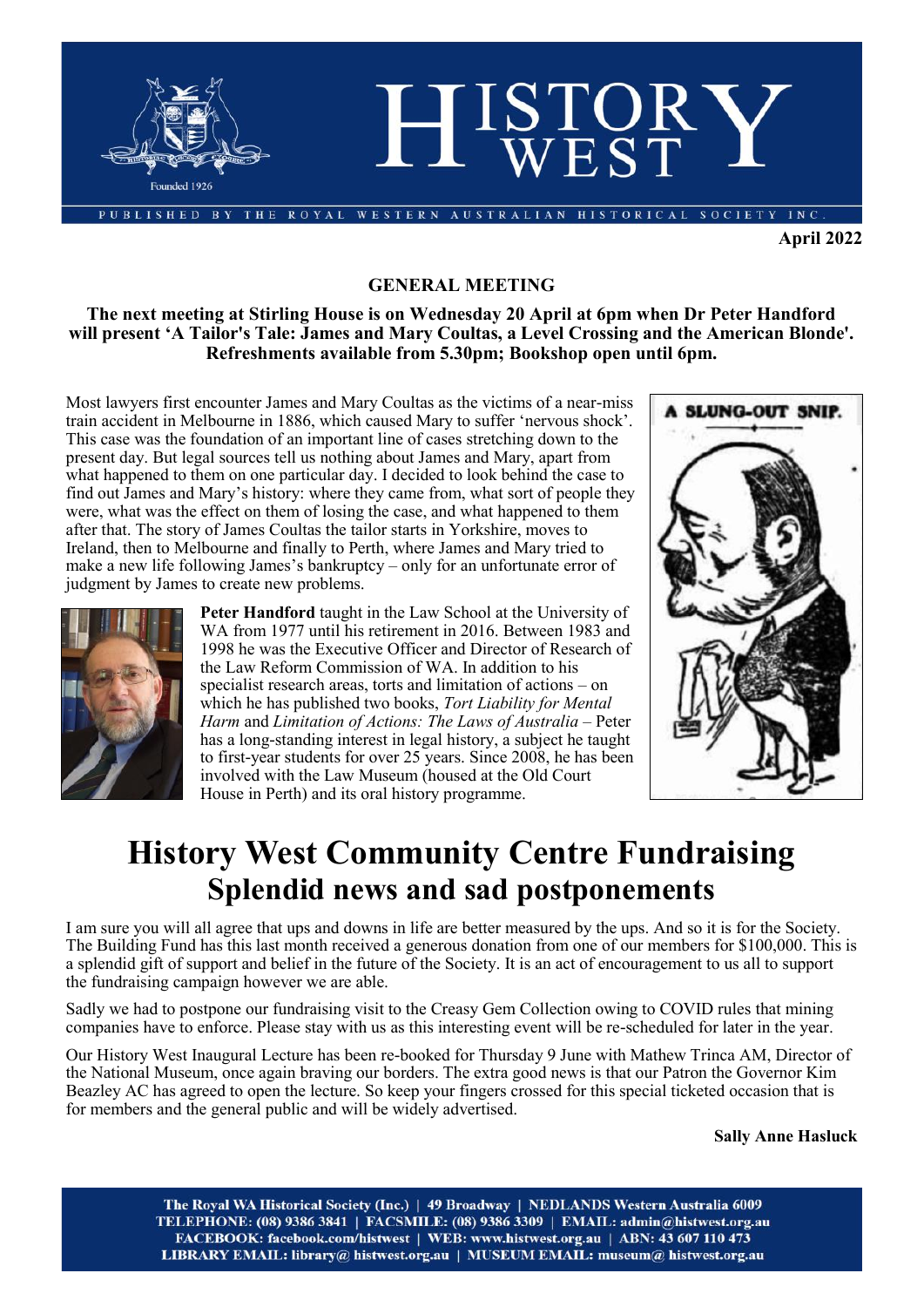# **Booksale -A bonanza of books! Affiliates News**



These are just a few books pulled randomly from the boxes of Western Australian books in storage waiting for our April Secondhand Book Sale. We have a bonanza for those interested in history. There are dozens of books on our mining industry in this selection; for example, *Westralian Founders of Twentieth Century Minin*g by Cumming and Hartley; Lenore Layman & Criena Fitzgerald's *110 in the Water Bag* about the mining towns of Leonora, Gwalia and the Northern Goldfields; and, of course, Ronda Jamieson's biography of *Charles Court,* which dwells on the enormous role he played in getting our mining industry off the ground. The other side of the bush is vividly described in Mary Durack's classic book *Kings in Grass Castles*, while Cyril Ayris wanders through the outback as a 'Reporter at Large' in his book titled *Chameleon.* Terry Spence is still in outback country in his book *A Man, His Dog and a Dead Kangaroo,*  stories from Kellerberrin, Doodlakine and Baandee.

The pile also contains two of the late Professor Geoffrey Bolton's best – *A Fine Country to Starve In* and *Daphne Street* where he grew up. Another WA giant whose name is familiar to most of us is *Kerry Stokes* whose amazing story is told decade by decade by Andrew Rule. Another book, *The Tigers' Tale* by Kevin Casey, looks at the origins and history of the Claremont Football club. Four smaller books complete the haul*. Daisy Bates* by Bob Reece, *Mrs Cowan's Clock* by Paul Wycherley, *A Goodly Heritage* by Philip Raymont – the story of Guildford Grammar School's Chapel – and finally *The Travelling Entertainer* by our own Elizabeth Jolley who has no doubt taught a good proportion of our members.

All these treasures in one box. We sincerely hope this taste 'whets your appetite' and motivates you to mark the date, **2 and 3 of April**, in your diaries and come to our book sale. Remember you can take a haul and, once read, return them to our sale in the following year.

**Pamela Statham Drew**

**Eastern Goldfields Historical Society** is looking for images of Boulder as the Goldfields marks Boulder's 125th anniversary.

**Fremantle History Society** reports the opening of the City's new History Centre centred on its library. The 46 -year-old collection includes 'unique historical pieces such as rare books, an extensive photographic collection and council archives'. It has an interactive 65 -inch screen for viewing digital resources, microfilm reader and accessible reference collection. It is pleasing to see the City's collection so accessible.

**Margaret River Historical Society** has launched its digital historical walk trail guided by 67 marri and blackbutt plaques featuring embedded QR codes. Wood for the plaques came from the original Metricup group settlement and research for the project was undertaken by local member John Alferink drawing on the late May Wise's work. The plaques have been placed along the main street and at local historical sites. Definitely a walk to visit.

**Maritime Heritage Assn** journal contains a wonderful tribute to marine artist Pat Rodriguez who died in December 2021, aged 91 years, leaving a legacy of good memories among those who knew him as well as a collection of art works and models for us all to appreciate.

Wendy Durant has written an interesting article for the **Rockingham District Historical Society** newsletter on the State's turtle soup industry. Several efforts were made to ship live turtles from the north for processing first at Bicton and then at Rockingham. These ventures failed because of Perth's winter temperatures which were not warm enough to sustain the turtles. Another factory was established at Cossack. By the end of the 1960s the Dept of Fisheries & Fauna was concerned at depletion of the turtle population and turtle fishing was banned except for Aboriginal people for their personal use.

\* \* \* \* \* \* \* \* \* \* \* \* \* \* \* \* \*

# **Diary Dates**

**Sat 2, Sun 3 Apr** Annual Secondhand Book Sale

| Tue 5 Apr   | Tuesday Treasures - cancelled                                       |
|-------------|---------------------------------------------------------------------|
| Wed 20 Apr  | Gen Mtg: Peter Handford - A<br>Tailor's Tale                        |
| Wed 27 Apr  | Community Talk: Dr Fiona Bush -<br>A History of Stained Glass in WA |
| Fri 13 May  | Tours & Events: Fremantle Walk<br>- meeting at Fremantle Town Hall  |
| Fri 24 June | Submission deadline - Williams /<br>Lee Steere Publication Prize    |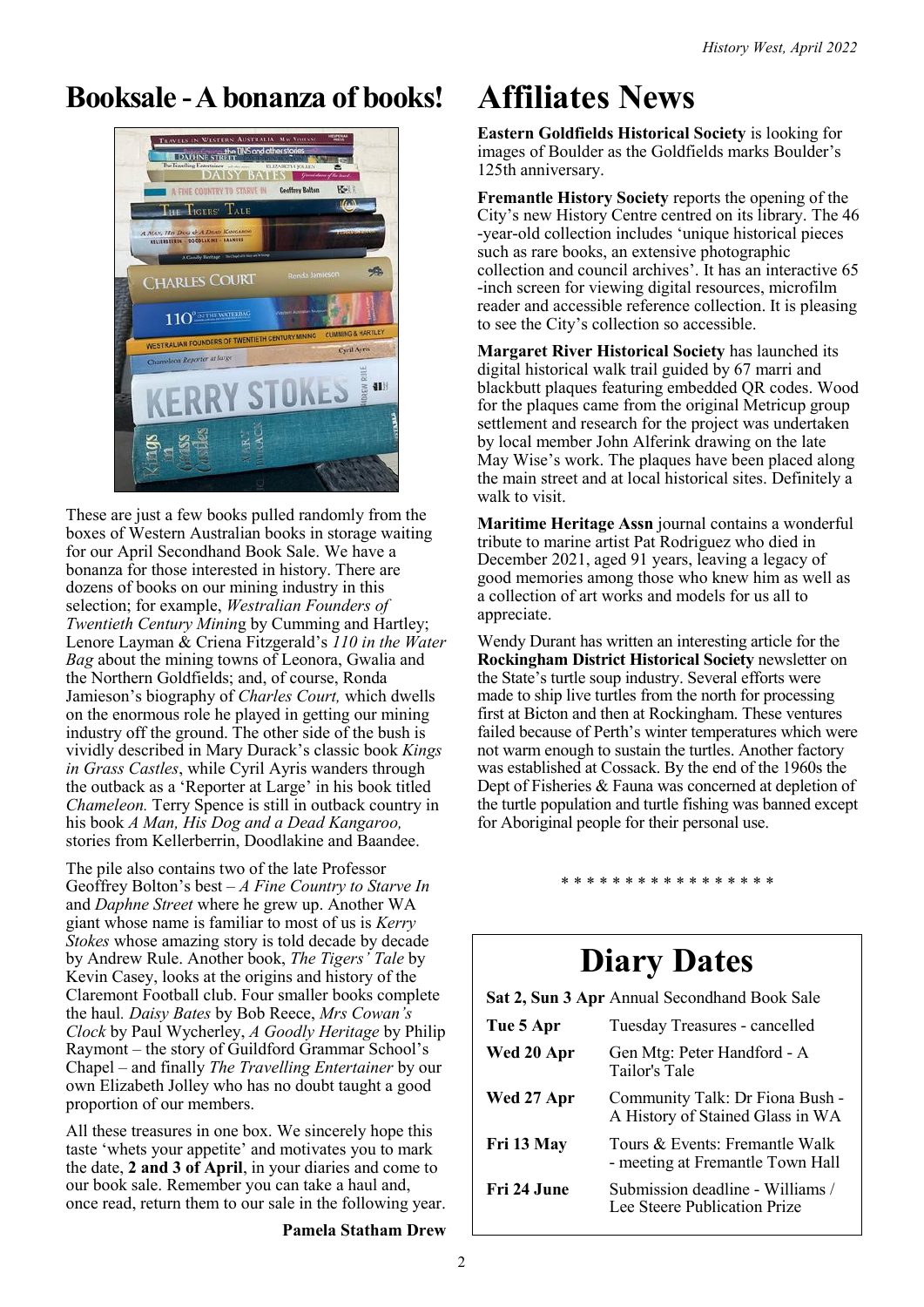### **Forum: History as we learnt it**

*History West is always keen for members to contribute articles and we are most grateful to those who do so, thus keeping each monthly issue interesting and varied. Would other members like to contribute? Member Ian Abbott and I have chatted about the history we were taught at school, and think others will be interested in reading (and perhaps writing) about memories of history as we learnt it at school — for many of us a long time ago.*

#### *What do you recall about the history you were taught at school? Did your school experience influence your current interest in history or have nothing to do with it at all?*

Ian has volunteered his memories to set us going.

### *Lenore Layman, editor*

**Ian Abbott:** I was educated in state schools in Sydney during the 1950s and early 1960s. My memories of what I was taught about history are mostly vague and unsurprising: James Cook's landfalls at Botany Bay and Endeavour River; George Bass and Matthew Flinders' voyage in 1795 to the south of Sydney in the *Tom Thumb* and their later voyage that established the insularity of Tasmania; and Charles Sturt's 1828-9 journey down the Murrumbidgee and Murray Rivers to South Australia. Narratives about exploration evidently appealed to my boyhood sensibilities concerning derring-do.

These three expeditions of exploration involved encounters with Aboriginal people. We were told of both the positive and negative aspects of these meetings, particularly the risks involved.

Local history was not neglected. We learned about the pioneer settler of the suburb in which I lived, even walking as a class to the site. It began to dawn on me that that the names of streets and parks offered clues to other historically prominent people and events, thereby providing a picture of the local expansion of settlement. The publication of the *Australian Encyclopaedia* in 1958 and its arrival in our school library was a highlight. I was most annoyed when I was told that these volumes were only for reference and could not be borrowed! (The set retailed at £50, which is \$1653 in today's money.)

My stand-out memories actually concern WA history. The first was the part played by the Dutch in making the western edge of the Australian continent (New Holland) known to the wider world in the 1600s-1700s. Hearing about Dirk Hartog's plate and its subsequent fate excited my interest. My second memory was hearing the beguiling words 'Yampi Sound' and learning about the recent commencement of iron ore mining on Cockatoo Island in the Kimberley region.

Since settling in WA in 1974 as an independent adult, I have had the opportunity to visit the islands on which Dutch mariners were marooned as a result of shipwreck, as well as land on Cockatoo Island. It still strikes me as amazing that WA history was taught as part of the NSW curriculum – or was it just because of my well-informed teacher in upper primary school?

In high school I was streamed into languages and science. The only history lesson I recall was one in my first year about early mankind (the era of Fred Flintstone), focused on European history. Nothing was taught about Aboriginal history.



*Australian Women's Weekly*, 9 July 1958, p. 47.



*Ian's set of The Australian Encyclopaedia (1958), inherited from his father-in-law. Its editor Alec H Chisholm was a noted ornithologist and journalist.*

Most of my current knowledge of history (WA and elsewhere) has been achieved as an adult via selfdirected reading of books borrowed from libraries. In the 1970s I became interested in historical change in the distribution and abundance of seals in WA, as well as the occurrence of kangaroos and wallabies on islands around Australia. This entailed careful reading of historical accounts written by Dutch, French and English navigators. In the 1980s I read all issues of *Early Days*, borrowed from my Council library. By the late 1990s I had read all books about the history of the suburbs and shires of WA. In June 2000 I joined the RWAHS and presented my first paper to the Society in 2002.

### **Ian Abbott**

*Please contribute your memories of history at school. We would welcome them. Any length is welcome – from a sentence or two up to c900 words.* 

*Email to — layman@westnet.com.au*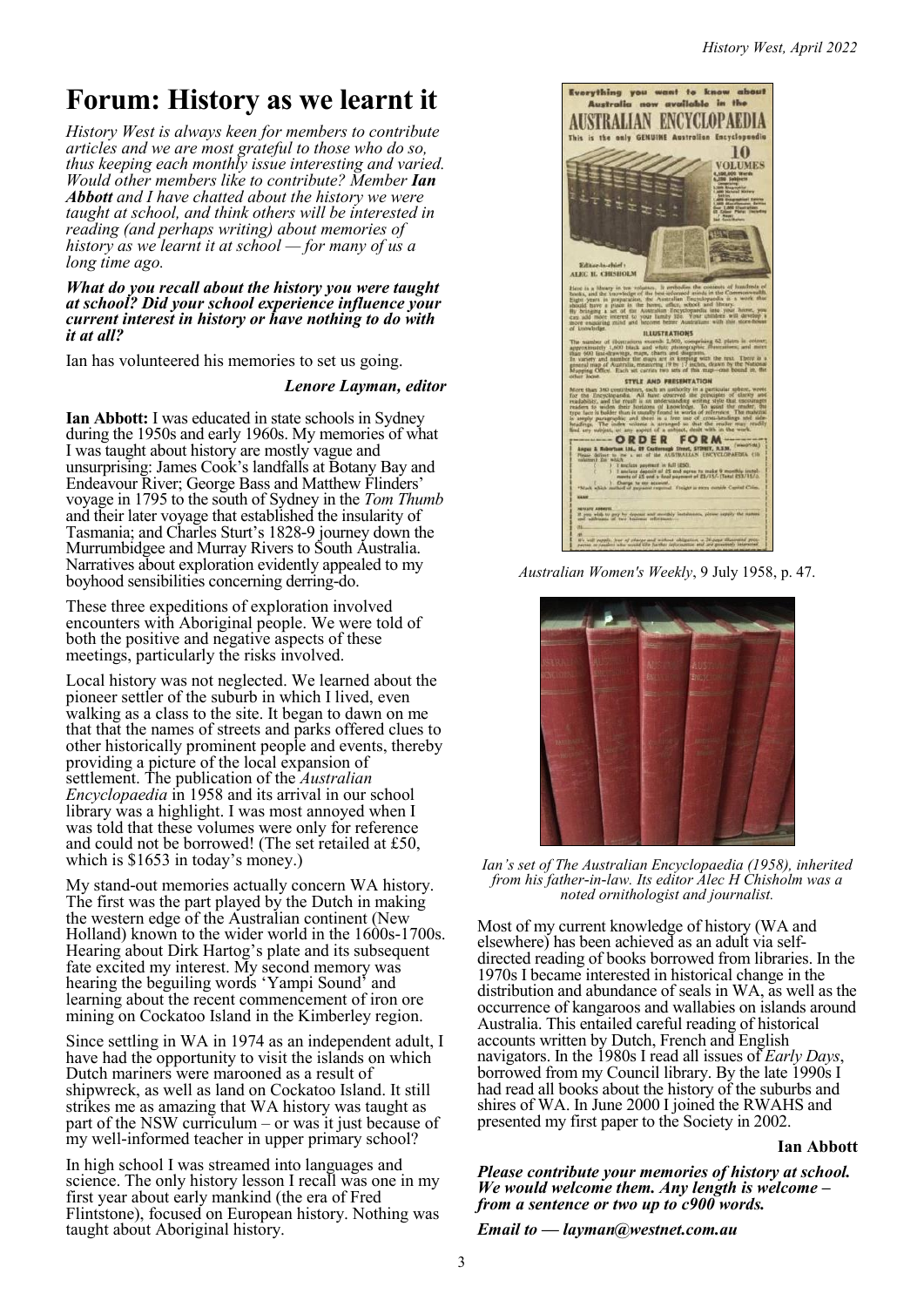## Tuesday Treasures **- Going to Town**



*The Museum team was delighted to welcome members and visitors to the first Tuesday Treasures talk for the year. Even the new COVID restrictions did not deter an enthusiastic audience from donning the dress code of facemasks and coming along to remember and reminisce!*

The talk centred around Perth's older department stores which no longer exist, so it was an opportunity to bring out some of our incidental items, such as wrapping paper, paper bags, newspaper articles and catalogues from various shops with which we were all familiar.

A few of our more precious items such as a Royal souvenir cup, saucer and plate to commemorate the Prince of Wales' visit to Perth in 1920, and the Royal Winton china cup, saucer and jug made by Grimwades Ltd for the centenary of colonisation in 1929 all bear the mark 'Made for Boans'. Several items in our costume collection have a label or history attached to the old stores – fine leather ladies shoes from the 1930s with the label 'Bon Marche Ltd Perth'; and a more recent donation, a Christchurch Grammar School tie worn by Sir William Heseltine during his school years 1943-1947, also bears the same label.

Memorabilia from Aherns, Foy & Gibsons, Economic Stores and Moores were on display. Catalogues from several stores, the equivalent of present-day online shopping, were poured over. They were essential for country people who were able to order and have items freighted to them.

Memories of 'going to town' included a visit to the GPO and the photographer in Murray Street outside the Commonwealth Bank who captured every passer-by. It seems many of us still have these photographs ladies dressed in their best for town with hats, gloves and handbags.





One could not enjoy a day in town without visiting one of the cafeterias – Boans and Coles being the best remembered. How grown-up it seemed to line up with your tray and choose whatever you wanted from the racks of food. There were several tearooms that were a little more elegant where you could order a pot of tea, or a lemonade!

Brothers Harry and Benjamin Boan opened the first Boans store on land in Wellington Street; it later became Perth's largest emporium. Many of us had fond memories of Boans. Aherns was another family-owned store, the last of the old department stores to close in 1999. Bairds first opened in 1896 as the Coolgardie Hardware Company and later extended its business to Kalgoorlie, Boulder and then to Perth. Bairds' catalogue was known as the farmers' bible!

Moores in central Murray Street was a favourite with children who would ride up the escalator to the Hay Street level, run down the stairs on either side and ride back up again! Cox Bros Economic store was on the corner of Hay and William Streets, and further west in Hay Street was Foy & Gibsons – another landmark fondly remembered for its wide variety of food produce, clothing, furniture, bedding and hardware. An article on display explained how the store's mysterious money chutes operated.

Other memories included window shopping on the weekends, particularly at Christmas time when the stores would go to no end of trouble to attract attention with their lights on the façade of buildings and window displays. Boans was remembered for its nursery rhymes or fairy tales with mechanical movements and Foys also was a favourite.

There were many other memories — of Flower Day, held in September to raise money for the Silver Chain and Bush Nursing Association; of waiting patiently at the top of London Court to see the clock chime and the knights go in to battle; of sweet smelling boronia sold in spring from large wicker baskets; and of paper boys selling the *Daily News* on our way home.

Several audience members shared their memories.

Jill Paterson recalled that 'going to town was going to Perth on "The Shopper" train, which ran from Bunbury to Perth Monday to Friday each morning with afternoon return. We got on at Pinjarra railway station… A highlight was a visit to Boans' or Foy & Gibson's dining room for lunch. A very favourite dessert was Peters ice cream with a wafer and a cherry on top! At Christmas time it was important to sit on Father Christmas' knee to have a photo taken!'

Ruth Phelps told us that the man who operated the cage lift at Boans had been permanently injured as a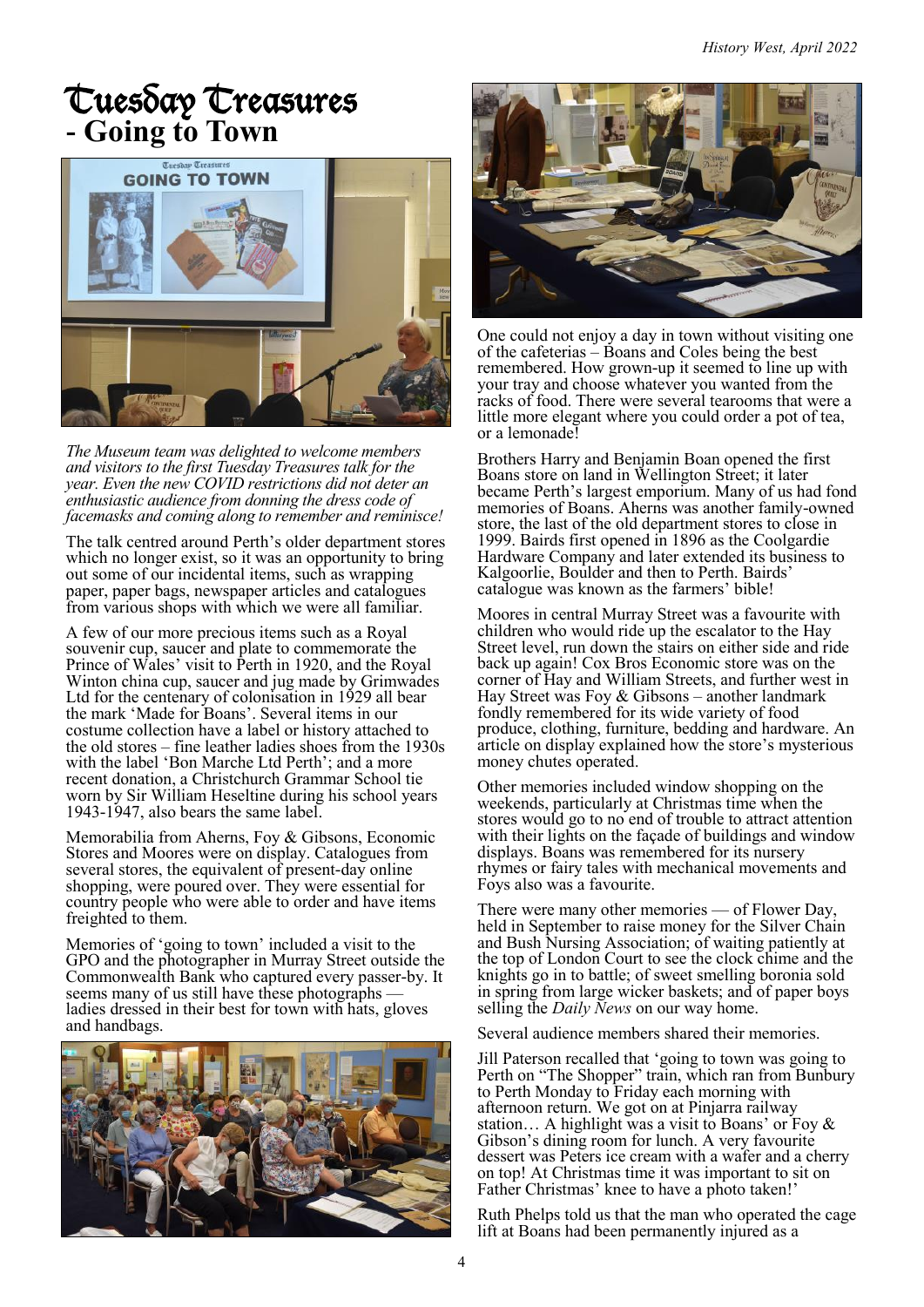

stockman in an accident in the Kimberley and, on hearing this, Harry Boan offered to employ him as the lift operator. He was well remembered for his announcement of each department on every floor.

Anne Hairsine particularly remembered Mr Locke, manager of the Mail Order Dept at Boans.

Mr Locke was an unsung hero for those of us who were unable to pop into town. I went up to Dampier with my husband in 1967 when the town was a blip on the map. There were about 100 houses and a workforce of approximately 3000 men, catered for by Poons, who ran the wet mess. They had a small store where you could buy beer and essentials like shaving cream and razors. Anything for families had to be ordered from Perth and sent up in tea chests. This is where Mr Locke entered our lives and became essential for our wellbeing. Groceries, alcohol, clothes, children's toys, material, books – the list is endless. He would pack our orders up and the heavy stuff came on State Ships while urgent or small items would be sent by MMA. In many cases, for fast-growing children we would be sent a selection. Husbands on business trips to Perth became quite proficient at popping in and returning the unused items for friends and families. Mr Locke became an extended part of our family. He knew us all and I always took my children in to Boans to see him when visiting Perth.

**Val Hutch**

### **A walk around a Perth city block in the late 1950s/early 1960s**

Start at the junction of Barrack and Wellington streets – along Wellington St to Forrest Place, then to Murray St, on to Barrack St, and back down Barrack St to Wellington St.

Start at Trouchet's, the chemist on the corner. Alex Trouchet was in Kalgoorlie during the goldrush and later moved to Perth. Then a number of small shops – men's outfitters and the like – until you reached the Imperial Hotel. Then onto Blue's, the place where Boans sold surplus or discounted seconds. Mr Blue was a director of Boans and his name was used for this separate shop. John Wills' shop replaced Blue's.

Next was Boans – curved verandahs originally with magnificent window displays. The shop dated from 1912 when it replaced the original 1895 store. Next door and curving back as the footpath widened was the Smart Shoe Store – it had been next to Boans since the 1920s

at least and was there until Boans was demolished.

At the corner of Wellington St/Forrest Pl was Michelides tobacconist. Around into Forrest Place – past Bruce Small's bicycle shop where I bought the basket for my Bluebird bike and Charles Nelson the optician, to the gap between the shops that had the shoeshine machine where you put in sixpence to start the black and brown buffers whirling and release a clear polish that you could rub your shoe against before buffing them up.

On the other side of the gap was Albert's Bookshop – a large store with a mezzanine floor and hundreds of books. On to the 'Corner Fruit Shop' with produce stacked on racks outside. Around the corner past the tearooms to the Australia Hotel. Under its veranda roof was a sign pointing down the stairs to a bar, 'Davy Jones Locker'.

A laneway for Boans trucks to get to their despatch section and then the Murray Street frontage of Boans. The pastry and bread section was just inside the door to the right and hardware section down the left hand side of the shop. Next to Boans was their 'electrical annexe' where one bought all manner of electrical goods.

Then to the Grand Picture theatre building with Chas Cain, Tailor, just before it. Steps led to the upper floor where Melva Smirke taught piano to aspiring musicians. Of course, the Grand Theatre was the main attraction – with a lobby lined with display cases with showcards promoting coming films – all of which were British as the Grand advertised itself as the Home of British films. After that there was a milkbar and a chemist shop but on the corner of Murray and Barrack streets was a branch of the Bank of New South Wales.

Turning left and down Barrack Street. A variety of shops – I seem to remember a chemist but there was certainly a branch of Rowley's – the electrical goods chain commenced by Rowley Goonan. There was a flower shop too  $-$  I think it was Dawson & Harrison's because Wilson & Johns were further up Barrack Street on the other side. Nearer to Wellington St on that other side of the road was the Railway Hotel and the Manchester Trading Co with all the linen you would ever need. I well remember Len Berry of Edward Berry menswear shop.

Heading down Barrack St one would stop at Brown's Milk Bar — who can forget their American milkshakes with huge topping of cream, or their Palooka which had fruit, cream, cake, flavouring, icecream and goodness knows what else in it.

Draffen Bros had their butchers shop along here. There was also a camping shop where my father bought a tent -fly to put over our rotary clothes hoist in the backyard to provide shade. There were lots of other small shops with cafes predominating.

Then back to the corner intersection with Wellington St where, on Silver Chain flower day, the policeman directing traffic stood in a circle of flowers right in the middle of the road.

I'm sure I've missed out a number of shops as I'm going from the memory of a late teenager.

### **Geoff Moor**

*If you have memories you'd like to share please email them to us! One of the joys of growing older is sharing stories from the past!*

 $--000--$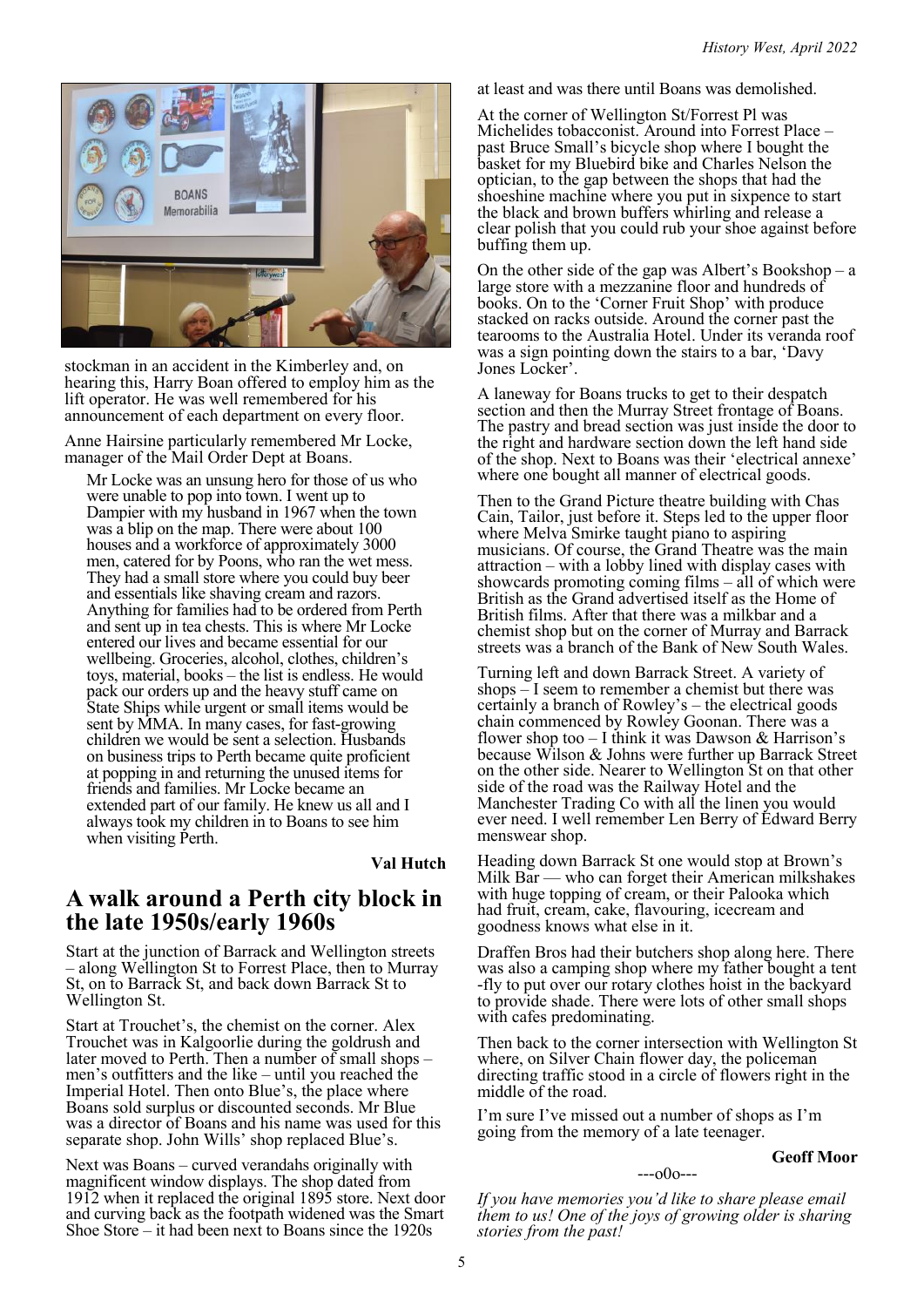### **A Treasure Trove of Photographs**

*A warm welcome to member and volunteer Julie Taylor who will contribute an occasional column to History West exploring some of the many wonderful photographs in the Society's collection.*

### **Cape Inscription Lighthouse**



### **P1999.1103**

This photograph from the Society's collection depicts one of Western Australia's lesser-known lighthouses, Cape Inscription, which stands on the northern end of Dirk Hartog Island. The photo is mounted on a decorative card. Sadly the photographer and donor are unknown.

### **The need to light the northwest**

Western Australia has a long and treacherous coastline and by turn of the twentieth century it was still largely unlit. Trade and therefore maritime traffic were increasing, and there was growing pressure on the State to light the coast.

Since federation there had been an expectation that the Commonwealth would takeover responsibility for lighthouses. However, as the decade wore on, there was little action. There were frequent wrecks off the northwest coast and the WA government was forced to act. By the end of 1908 four sites along that stretch of coast had been chosen for lighthouses, one of which was at Cape Inscription.

### **Construction underway**

In October 1908 the schooner *Queenie Alice* departed for Cape Inscription loaded with materials and eleven workmen. The steamer *Una* soon followed with more

men and materials. The works were extensive: a 70m timber jetty; a steep tramway leading from the jetty to the top of the island and a level tramway from the inclined plane to the lighthouse (total distance 4.8km); a 10.3m tower; a 75kL underground water tank and two semidetached quarters – married quarters for the lightkeeper and single quarters for the assistant. In addition, there was a signalling mast, a stable and various storage sheds for oil and such like. The tower, tank and quarters were all made of concrete. Very utilitarian!

The tower was topped with a white lantern. If the lantern looks too small for the tower, this is because it was spare equipment being re-used. The lantern had come from the first Breaksea Island lighthouse, near Albany, which had been erected in 1858 and replaced in 1902. Perhaps it was thought that the Commonwealth would upgrade the apparatus and lantern in due course.

The light was first exhibited on 1 March 1910. It could be seen for 18nm in clear weather. The official opening took place on 23 June 1910. The lighthouse was decorated with flags, a tour was conducted for the dignitaries and a 'banquet worthy of the occasion' was laid on.

### **Transfer to the Commonwealth**

The long anticipated *Lighthouses Act 1911* (Cwlth) came into effect in December of that year. It allowed the Commonwealth to acquire lighthouses and other aids to navigation from the states and private entities. Commander C R W Brewis RN, retired naval surveyor, was commissioned to report on the condition of the nation's lights. Between June and December 1912 Brewis visited every lighthouse in Australia.

He identified all the lights that he thought should be transferred to the Commonwealth; that is, all the 'coastal lights' that were essential for safe navigation. Cape Inscription, along with most other Australian lighthouses, was taken over in June 1915.

After just seven years as a manned station, in July 1917 Cape Inscription was fitted with an automatic acetylene flasher and the lightkeepers were withdrawn. Over one hundred years later it is still an active aid to navigation and now runs on solar power.

### **Lightkeepers**

Like many remote stations, Cape Inscription saw a high turnover in keepers. Over the seven years there were four assistant keepers; the fourth was appointed in February 1915. It was the first appointment in the service for each of the men  $-$  it was clearly a tough posting, and difficult to attract experienced keepers. The lightkeeper William Chessher and his family, however, were made of sterner stuff. They stayed on the station for the entire seven years.

Commander Brewis' report helps explain the high turnover. He states that a third keeper was required; this recommendation was not carried out. Further: 'It is not desirable that 'married' and 'single' quarters should adjoin one another, nor that single men, or married men without their wives and families, be sent to isolated places'. He also recommended that wireless telegraphy be installed. The keepers' only means of communication with the outside world was by Morse lamp or signal flags to passing vessels.

We do know that at least the fishing was good. In August 1910 'Subscriber, Cape Inscription Lighthouse' wrote to the Mutual Help column in the *Western Mail* seeking a recipe for curing and smoking fish!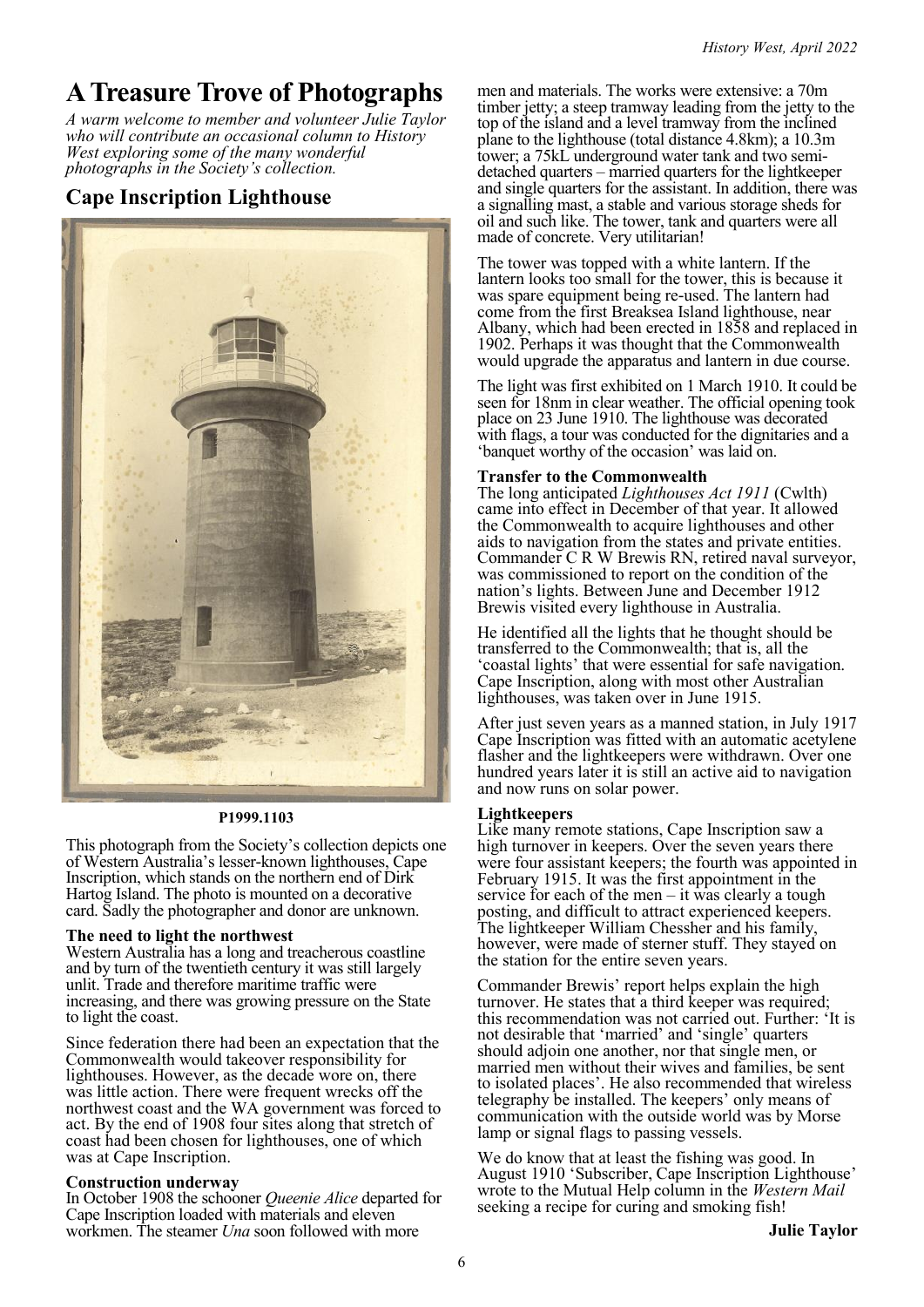# **Book Reviews**

### **Pamela Statham-Drew,** *Swan River Colony: the first twenty-one years***, Pandorus Publications, Swanbourne, 2021. In Library & Bookshop \$40.**

### **Reviewer: Steve Errington**



Our tireless Secretary Pamela Statham-Drew has been re-visiting her early years as an economic historian. Way back in 1981 Pamela made a substantial contribution to the economic history of WA by writing a chapter titled 'Swan River Colony 1829 – 1850' for Tom Stannage's big book *A New History of Western Australia*. You might have a

copy. Pamela's pioneering arguments are still valid but brushing up on our early economic history by bedtime reading of an 836-page book is not the way to go.

Luckily, she has now re-issued her chapter as an expanded stand-alone, easy-to-read book. In the original, Pamela backed up her arguments with tables of revealing key data, tracking sheep numbers, acres under cultivation largely for wheat, settler population growth and the value of imports. From 1837 the tables focus on the value of exports starting with massively important wool exports. From 1844 we have whale products and a small contribution from sawn timber, then sandalwood from 1845 as the colony climbed out of a depression.

All the hard data have survived the test of time and are reproduced in the new book, except that in rounding off the value of imports (p. 33) a factor of 1000 has disappeared – our imports in 1837were £45,407, not £45. The important role of banks is well-covered as you would expect in an economic history, as are the ever-changing regulations for the allocation and sale of Crown land.

But the 1981 text is not simply reproduced. A layer of social history has been added concerning the foundation of Perth, Thomas Peel's ill-fated town of Clarence, the building of churches and the role of Governor John Hutt, along with the 1831 acquisition of the NSW outpost at King George's Sound and a discussion of the contribution made by British soldiers and their families who remained as settlers after their tour of duty.

In Chapter 11 'Why convicts?' Pamela re-iterates her view that it wasn't simply the need for labour that saw an 1849 public meeting in Perth call for WA to be made a penal colony. The British had already offered to send out some Pentonville ticket-of-leavers, but what the meeting wanted was the British capital that would accompany a full Convict Establishment.

However, the major departure from the 1981 original is a new chapter – the longest of the 12 – dealing with the

dispossession of the original landowners. It is headed 'First 21 years: impact on indigenous peoples'. Despite the heading, most of the allusions are to 'Aboriginals' which I understand Noongar people much prefer to 'indigenous' which they see as eastern states terminology.

It is a very good survey, with accompanying maps and plans, reporting the physical clash of cultures in Perth, Pinjarra, the Avon valley and the Vasse, with a contemporary view from George Fletcher Moore from some recently re-discovered writings of his in the *Colonial Magazine* of 1840-41.

A major benefit of producing a revised version 40 years later means that it can now be illustrated in colour. I love early topographical paintings, and, forty years on, two black and white sketches of 1830s Perth in the 1981 original, though valuable in themselves, have been replaced by numerous early paintings reproduced in glorious colour. Several of the paintings happen to be from the marvellous Wordsworth Collection, now housed in the National Gallery of Australia. The illustrations make the book a pleasurable as well as a profitable read.

### **Lucy Hair,** *Proud to be PLC. 40 years of the PLC Perth Pipe Band***, PLC Perth, 2021. In Library & Bookshop \$25.**

### **Reviewer: Sally Green**



Presbyterian Ladies College offered piano and voice as the principal music options for students from 1918. By the 1970s the school community

became concerned the music programme had become outdated, prompting a review and the appointment in 1975 of Mr Eric Page as inaugural Musical Director. He began a spectacularly successful musical programme that continues today. In addition to a popular school band established in his first year, chanter lessons were introduced to the Junior School in 1976, indicating his earliest intentions to start a pipe band.

Sadly, Mr Page's illness and premature death in 1982 meant he did not live to see the pipe band reach maturity. His successors, in particular Ailsa Miller, piping tutor, Kerry Jones, pipe drum tutor/pipe band co-ordinator, and Peter Jones, dress and drill volunteer, committed three decades to developing the pipers and drummers into a marching pipe band of international standard.

The pipe band began touring interstate before heading overseas to Scotland (1983), United Kingdom (2005), Singapore (2007 and 2010) and Virginia/USA (2013 and 2016). From 1986, the band competed in the biennial WA Pipe Band Association State Championships, earning both individual and overall success as well as winning awards as early as 1988 at the World Championships in Glasgow.